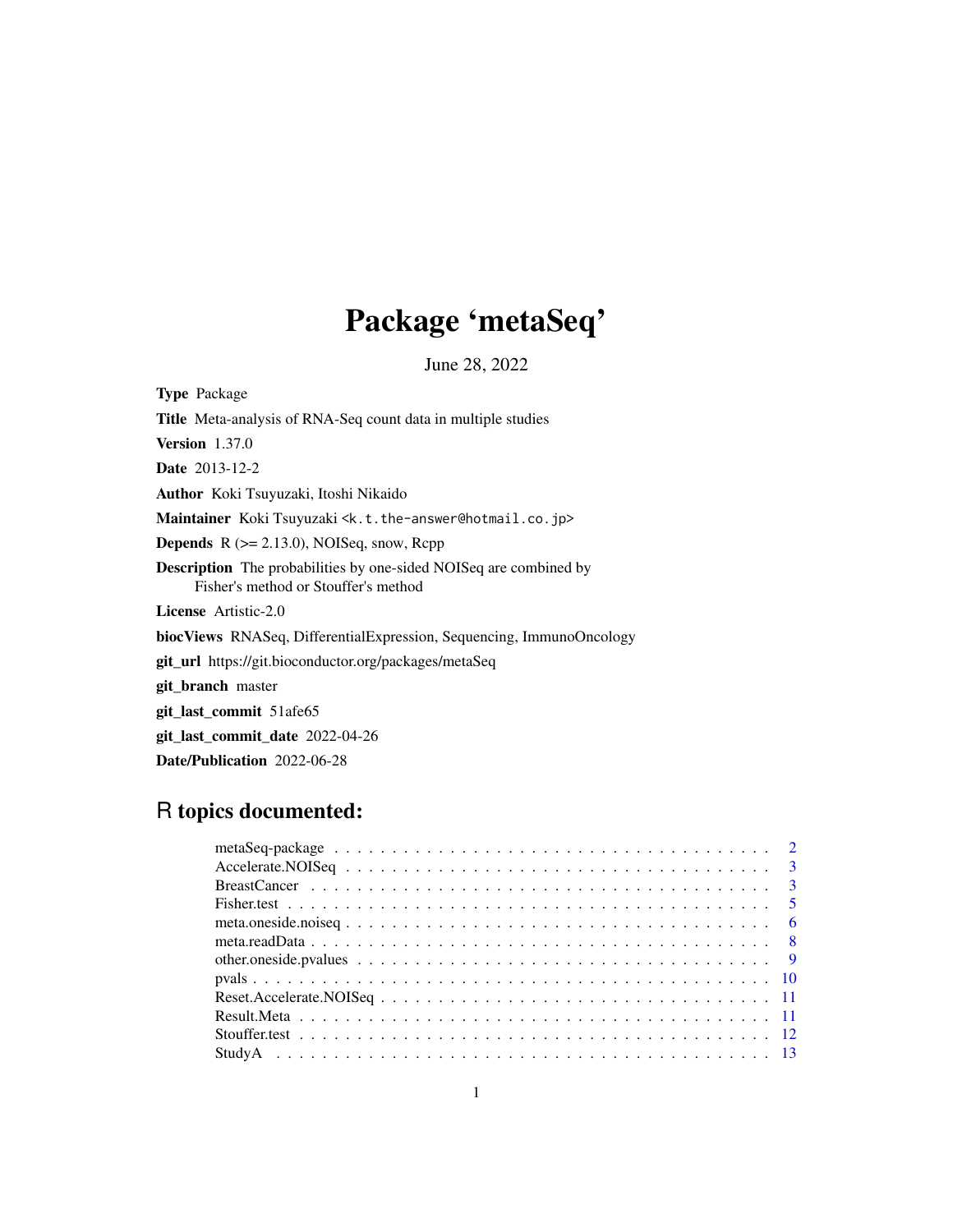<span id="page-1-0"></span>

| Index | -15 |
|-------|-----|
|       |     |
|       |     |
|       |     |
|       |     |

metaSeq-package *Meta-analysis of RNA-Seq count data in multiple studies*

### Description

Meta-analysis for multiple studies's RNA-Seq count data. In this package, probability of gene differential is calculated by NOISeq, which is customized for one-sided test. One-sided probabilities are integrated by Fisher's method (without weighting) or Stouffer's method (with weighting by sample-size). P-values or probabilities calculated by non-NOISeq methods are also applicable by other.oneside.pvalues.

# Details

| Package: | metaSeq      |
|----------|--------------|
| Type:    | Package      |
| Version: | 1.3.2        |
| Date:    | 2013-12-2    |
| License: | Artistic-2.0 |

### Author(s)

Koki Tsuyuzaki, Itoshi Nikaido

Maintainer: Koki Tsuyuzaki <k.t.the-answer@hotmail.co.jp>

#### References

Tarazona, S. and Garcia-Alcalde, F. and Dopazo, J. and Ferrer, A. and Conesa, A. (2011) Differential expression in RNA-seq: A matter of depth. *Genome Research*, 21(12): 2213-2223

### See Also

[readData](#page-0-0), [noiseq](#page-0-0)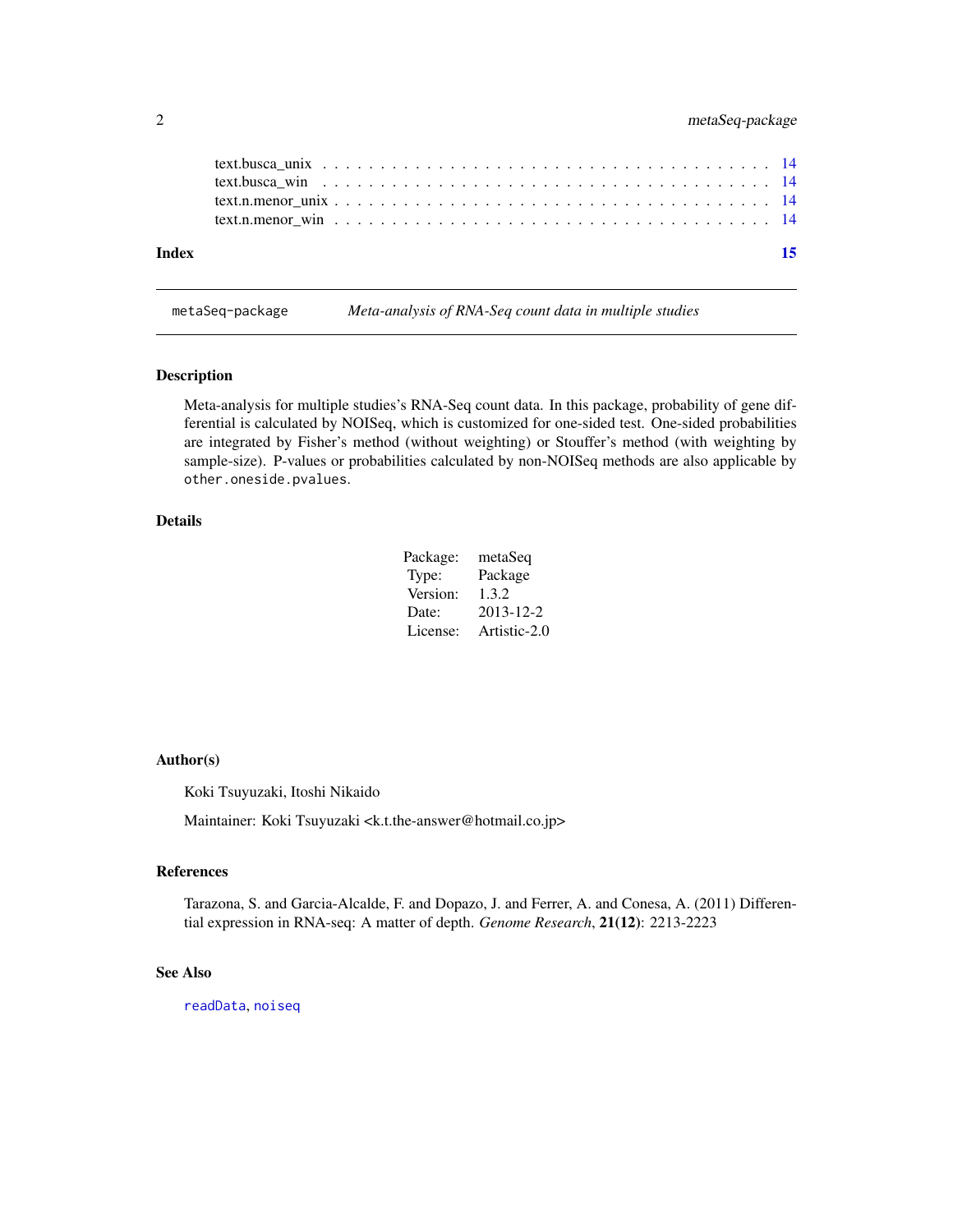#### <span id="page-2-0"></span>Description

Exporting C++ re-implimated NOISeq to NOISeq namespace. Please use as **Accelerate.NOISeq(OS="Unix")** or Accelerate.NOISeq(OS="Windows") according to each OS.

#### Author(s)

Koki Tsuyuzaki, Itoshi Nikaido

<span id="page-2-1"></span>BreastCancer *Multiple RNA-Seq count data designed as Breast Cancer cell lines vs Normal cells*

# Description

A data frame with 23368 rows (genes) with following 18 columns (samples).

All reads were measured by Illumina Genome Analyzer II or IIX, trimmed as 36 base, and mapped to the human reference genome hg19 as single-end. Each experimental design was restricted as Breast cancer cell vs Normal cell. Quality Control was performed by FastQC and samples whose quality scores were at least over 20 were choosed. Counts are quantified by HTSeq.

#### Usage

data(BreastCancer)

#### Details

StudyA: SRP008746

- A\_1: Breast Cancer (HCC1937), SRX099961, SRR350976
- A\_2: Breast Cancer (HCC3153), SRX101334, SRR353604\_1
- A\_3: Breast Cancer (SUM131502), SRX101335, SRR353948\_1
- A\_4: Normal (MCF10A), SRX099963, SRR353603\_1
- A\_5: Normal (HCC2337), SRX101336, SRR353602\_1

#### StudyB: SRP006726

- B\_1: Breast Cancer (HCC1954), SRX061997, SRR201983
- B\_2: Normal (HMEC), SRX061998, SRR201986

StudyC: SRP005601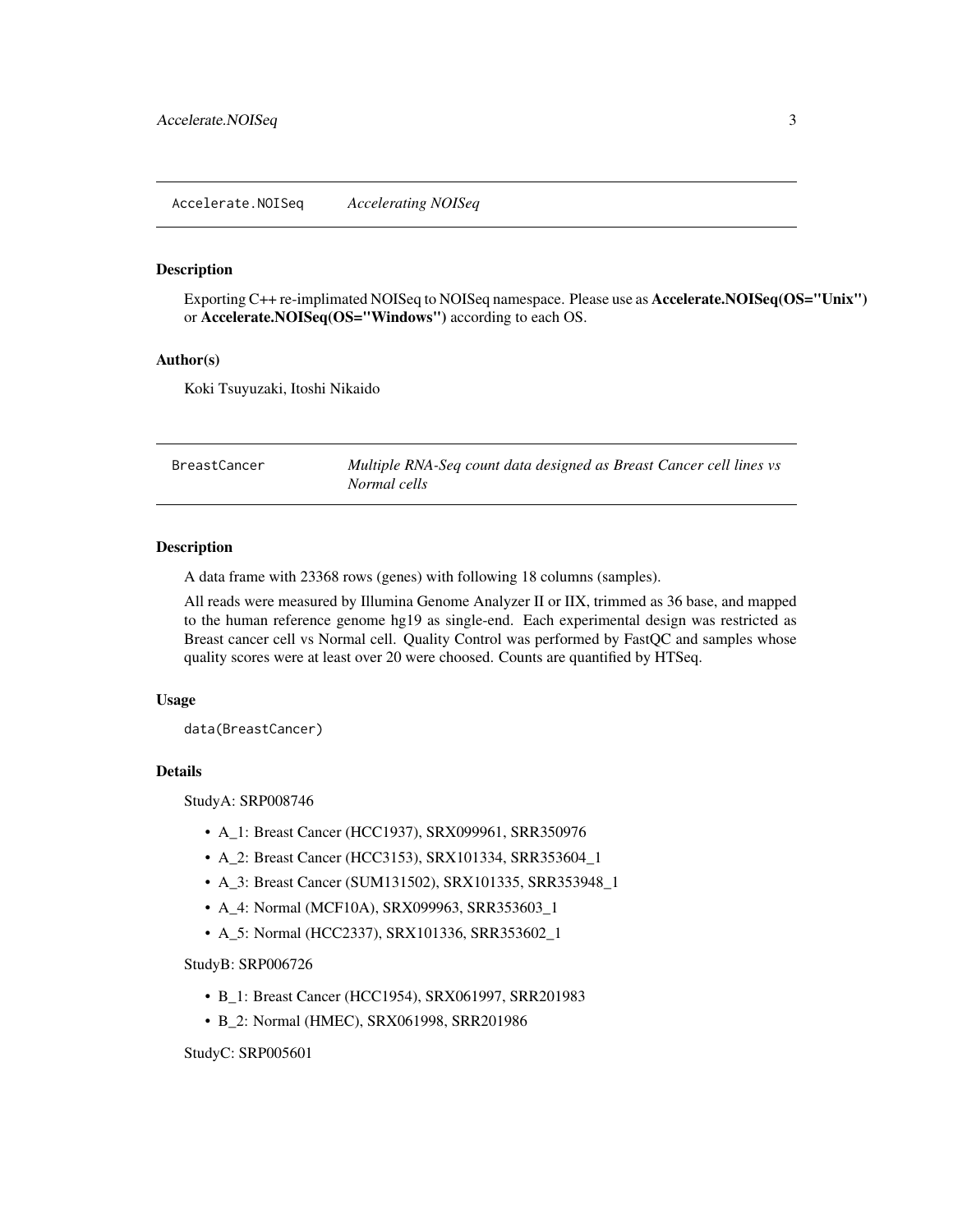- <span id="page-3-0"></span>• C\_1: Breast Cancer (BT20), SRX040501, SRR097786\_1
- C\_2: Breast Cancer (BT474), SRX040502, SRR097787\_1
- C\_3: Breast Cancer (MCF7), SRX040504, SRR097789\_1
- C\_4: Breast Cancer (MDAMB231), SRX040505, SRR097790\_1
- C\_5: Breast Cancer (MDAMB468), SRX040506, SRR097791\_1
- C\_6: Breast Cancer (T47D), SRX040507, SRR097792\_1
- C\_7: Breast Cancer (ZR751), SRX040508, SRR097793\_1
- C\_8: Normal (MCF10A), SRX040503, SRR097788\_1

#### StudyD: ERP000992

- D\_1: Breast Cancer (MCF7), ERX030989, ERR053953
- D\_2: Breast Cancer (T47D), ERX031000, ERR053958
- D\_3: Normal (Ishikawa), ERX030994, ERR053948

### Source

<https://trace.ddbj.nig.ac.jp/DRASearch/study?acc=SRP008746> <http://trace.ddbj.nig.ac.jp/DRASearch/study?acc=SRP006726> <http://trace.ddbj.nig.ac.jp/DRASearch/study?acc=SRP005601> <http://trace.ddbj.nig.ac.jp/DRASearch/study?acc=ERP000992>

#### References

Hon, G. C. and Hawkins, R. D. and Caballero, O. L. and Lo, C et al. (2012) Global DNA hypomethylation coupled to repressive chromatin domain foormation and gene silencing in breast cancer. *Genome Research*, 22 (2): 246-258

Sun, Z. and Asmann, Y. W. and Kalari, K. R. and Bot, B. et al. (2011) Integrated analysis of gene expression, CpG island methylation, and gene copy number in breast cancer cells by deep sequencing. *PLOS ONE*, 25;6(2): e17490

# See Also

[StudyA](#page-12-1), [pvals](#page-9-1).

# Examples

data(BreastCancer)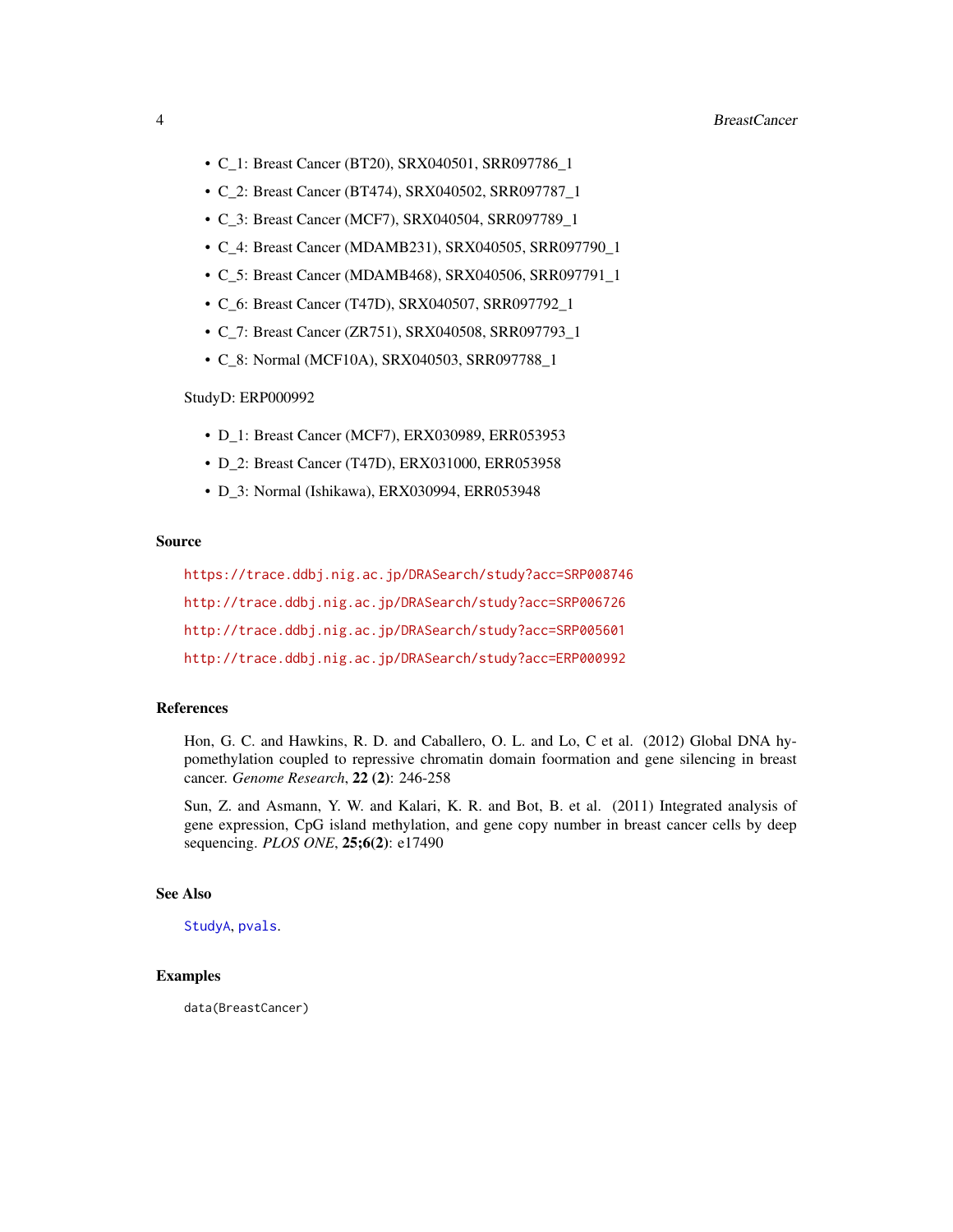<span id="page-4-0"></span>

#### Description

Fisher's method combines multiple p-values which are calculated in each study.

#### Usage

```
Fisher.test(pvals, na.mode = "notignore")
```
### Arguments

| pvals   | A matrix coming from meta.oneside.noiseq function or other.oneside.pvalues, |
|---------|-----------------------------------------------------------------------------|
|         | which is used for any one-sided p-values or probability.                    |
| na.mode | A string indicating how to treat NA in pyals. "notignore" means that genes  |
|         | having at least one NA is regarded as NA. "ignore" means NA is ignored and  |
|         | remaining data is used. By default, na.mode = "notignore".                  |

#### Author(s)

Koki Tsuyuzaki, Itoshi Nikaido

### References

Fisher, R. A. (1932) *Statistical Methods for Research Workers*, 4th edition, Oliver and Boyd, London.

# See Also

[meta.readData](#page-7-1), [meta.oneside.noiseq](#page-5-1), [other.oneside.pvalues](#page-8-1)

### Examples

```
data(BreastCancer)
library("snow")
# Experimental condition (1: BreastCancer, 0: Normal)
flag1 <- c(1,1,1,0,0, 1,0, 1,1,1,1,1,1,1,0, 1,1,0)
# Source of data
flag2 <- c("A","A","A","A","A", "B","B", "C","C","C","C","C","C","C","C", "D","D","D")
# readData function for meta-analysis
cds <- meta.readData(data = BreastCancer, factor = flag1, studies = flag2)
# oneside NOISeq for meta-analysis
# cl <- makeCluster(4, "SOCK")
# result <- meta.oneside.noiseq(cds, k = 0.5, norm = "tmm", replicates = "biological", factor = flag1, conditions =
```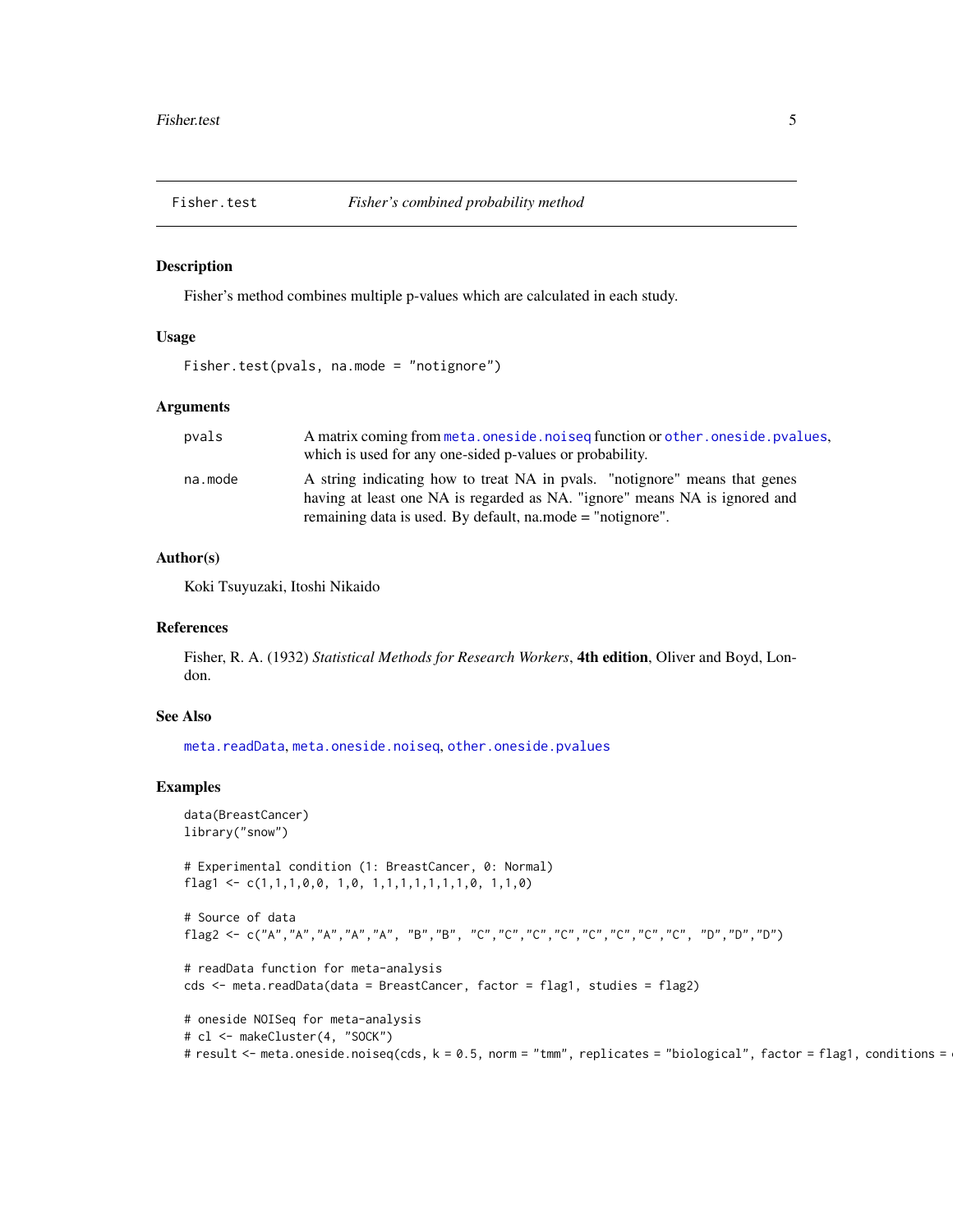```
# stopCluster(cl)
# Script above is very time-consumming step. Please use this pre-calculated result instead
data(Result.Meta)
result <- Result.Meta
# Fisher's method (without weighting)
F <- Fisher.test(result)
str(F)
# Stouffer's method (with weighting by sample-size)
S <- Stouffer.test(result)
str(S)
```
<span id="page-5-1"></span>meta.oneside.noiseq *One-sided NOISeq for meta-analysis*

# Description

NOISeq customized for one-sided test in meta-analysis. Parallel computing is also available by snow package.

#### Usage

```
meta.oneside.noiseq(input, k = 0.5, norm = c("rpkm", "uqua", "tmm", "n"), replicates = c("technical", "l
```
#### Arguments

| input      | Object of eSet class coming from readData function or other R packages such<br>as DESeq.                                                                                     |
|------------|------------------------------------------------------------------------------------------------------------------------------------------------------------------------------|
| k          | Counts equal to 0 are replaced by k. By default, $k = 0.5$ .                                                                                                                 |
| norm       | Normalization method. It can be one of "rpkm" (default), "uqua" (upper quar-<br>tile), "tmm" (trimmed mean of M) or "n" (no normalization).                                  |
| replicates | In this argument, the type of replicates to be used is defined. Technical, biologi-<br>cal or none. By default, technical replicates option is chosen.                       |
|            | Note that "no" is automatically chosen against the study which has no repli-                                                                                                 |
|            | cate.                                                                                                                                                                        |
| factor     | A string indicating the name of factor whose levels are the conditions to be<br>compared.                                                                                    |
| conditions | A vector containing the two conditions to be compared by the differential ex-<br>pression algorithm (needed when the factor contains more than 2 different con-<br>ditions). |
| pnr        | Percentage of the total reads used to simulated each sample when no replicates<br>are available. By default, $pnr = 0.2$ .                                                   |
| nss        | Number of samples to simulate for each condition ( $nss = 2$ ). By default, $nss =$<br>5.                                                                                    |

<span id="page-5-0"></span>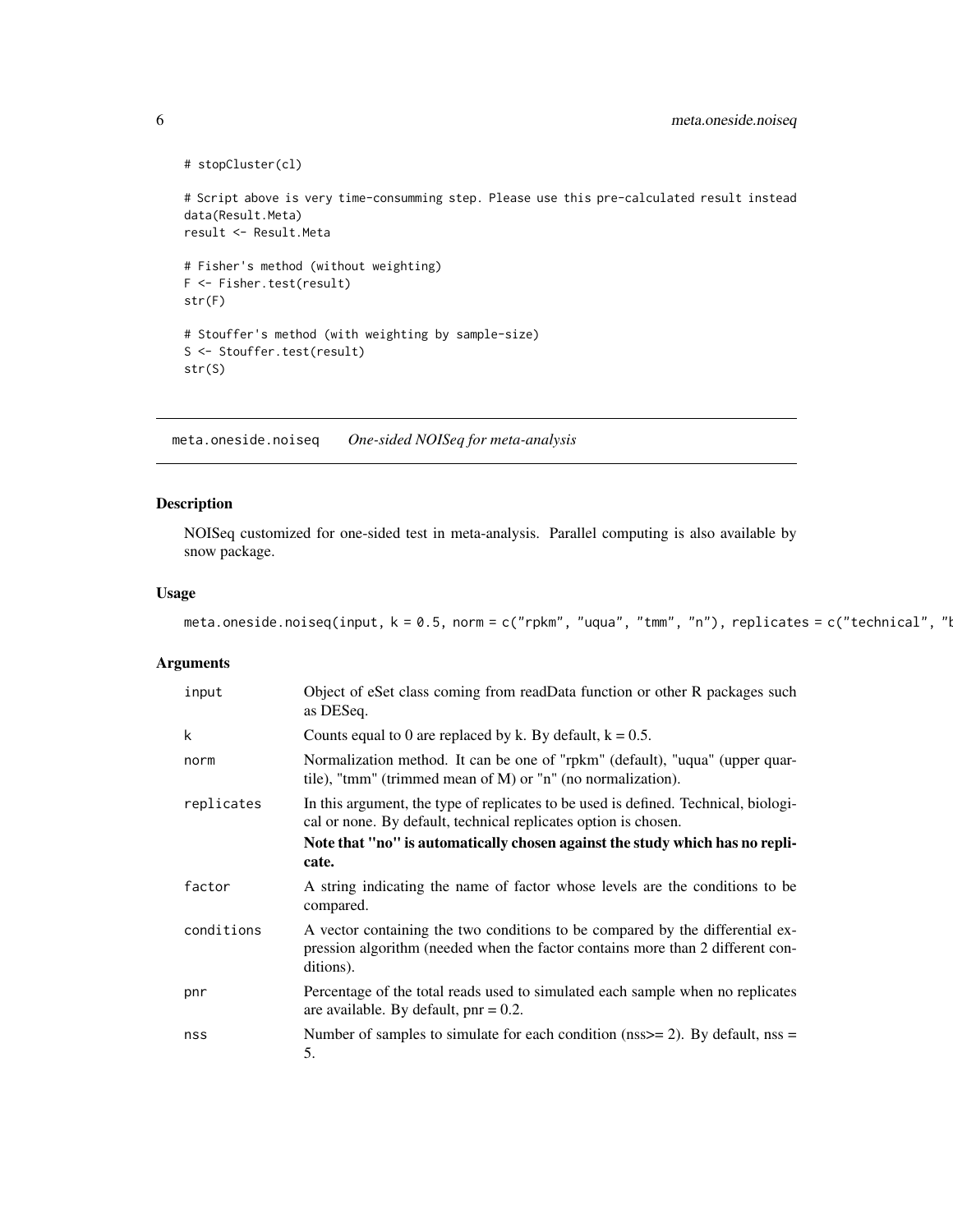<span id="page-6-0"></span>

| $\mathsf{v}$ | Variability in the simulated sample total reads. By default, $v = 0.02$ . Sample<br>total reads is computed as a random value from a uniform distribution in the<br>interval $[(pn - v)*sum(counts), (pn + v)*sum(counts)]$ |
|--------------|-----------------------------------------------------------------------------------------------------------------------------------------------------------------------------------------------------------------------------|
| lc           | Length correction is done by dividing expression by length $\triangle$ lc. By default, lc =                                                                                                                                 |
| studies      | A vector specifying which column in data are measured in common study. Its<br>length must be equal to the number of column in data.                                                                                         |
| c1           | cluster object in snow pacakge.                                                                                                                                                                                             |

#### Author(s)

Koki Tsuyuzaki, Itoshi Nikaido

#### References

Tarazona, S. and Garcia-Alcalde, F. and Dopazo, J. and Ferrer, A. and Conesa, A. (2011) Differential expression in RNA-seq: A matter of depth. *Genome Research*, 21(12): 2213-2223

### See Also

[noiseq](#page-0-0)

### Examples

```
data(BreastCancer)
library("snow")
# Experimental condition (1: BreastCancer, 0: Normal)
flag1 <- c(1,1,1,0,0, 1,0, 1,1,1,1,1,1,1,0, 1,1,0)
# Source of data
flag2 <- c("A","A","A","A","A", "B","B", "C","C","C","C","C","C","C","C", "D","D","D")
# readData function for meta-analysis
cds <- meta.readData(data = BreastCancer, factor = flag1, studies = flag2)
# oneside NOISeq for meta-analysis
# cl <- makeCluster(4, "SOCK")
# result <- meta.oneside.noiseq(cds, k = 0.5, norm = "tmm", replicates = "biological", factor = flag1, conditions =
# stopCluster(cl)
# Script above is very time-consumming step. Please use this pre-calculated result instead
data(Result.Meta)
result <- Result.Meta
# Fisher's method (without weighting)
F <- Fisher.test(result)
str(F)
# Stouffer's method (with weighting by sample-size)
S <- Stouffer.test(result)
```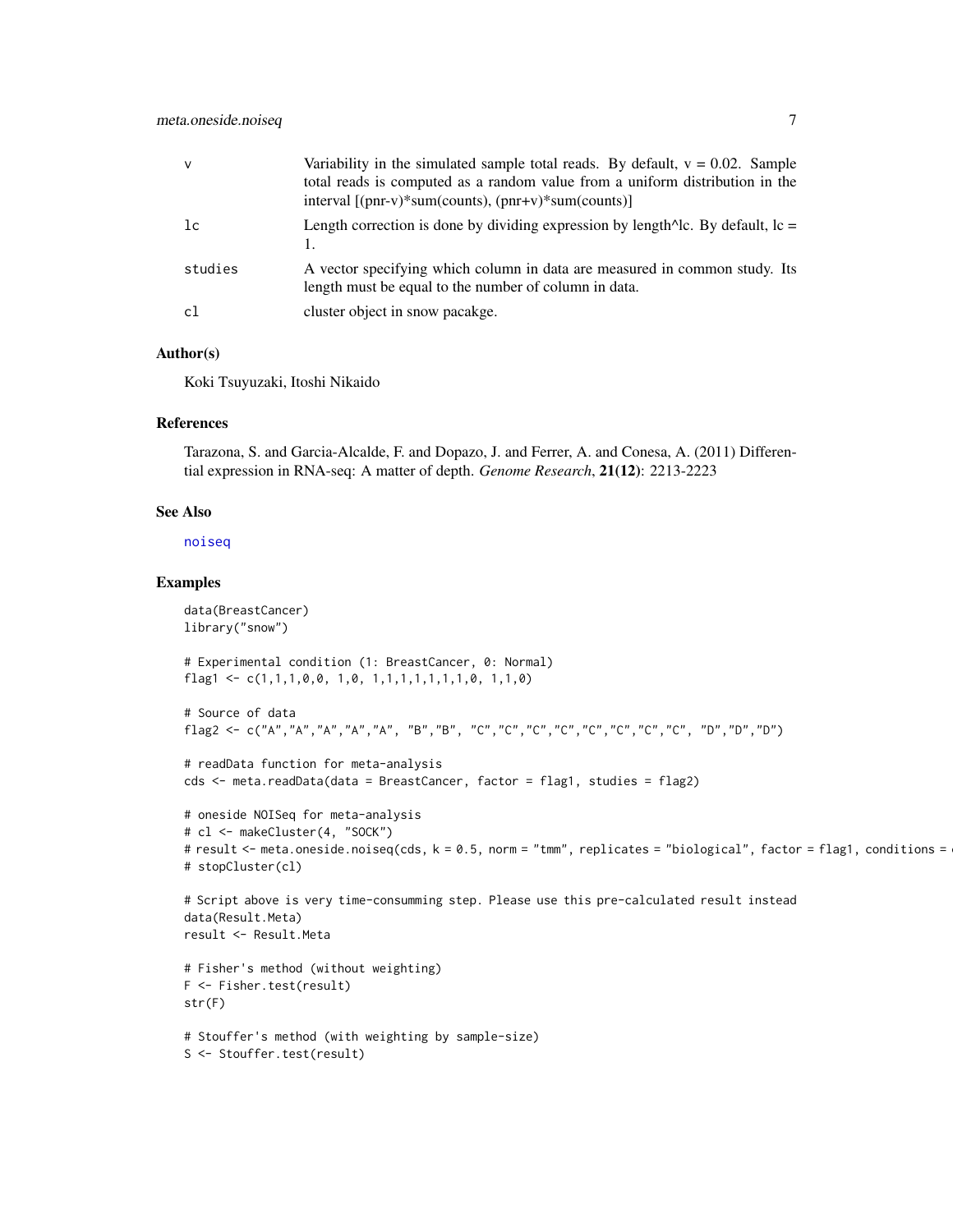<span id="page-7-0"></span>str(S)

<span id="page-7-1"></span>meta.readData *readData function for meta-analysis*

# Description

[readData](#page-0-0) function in NOISeq package customized for one-sided test in meta-analysis. Parallel computing is also available by snow package.

### Usage

meta.readData(data = NULL, factors = NULL, length = NULL, biotype = NULL, chromosome = NULL, gc = NULL, s

# Arguments

| data       | Matrix or data.frame containing the counts (or expression data) for each feature<br>and sample. Features must be in rows and samples must be in columns.                                                                                                                                                                                                                                                                                                                                                                                                                |
|------------|-------------------------------------------------------------------------------------------------------------------------------------------------------------------------------------------------------------------------------------------------------------------------------------------------------------------------------------------------------------------------------------------------------------------------------------------------------------------------------------------------------------------------------------------------------------------------|
| factors    | A data.frame containing the experimental condition or group for each sample<br>(columns in the data object).                                                                                                                                                                                                                                                                                                                                                                                                                                                            |
| length     | Optional argument. Vector, matrix or data. frame containing the length of each<br>feature. In case of giving a vector, the names of the vector must be the feature<br>names or ids with the same type of identifier used in data. If a matrix or a<br>data.frame is provided, and it has two columns, it is expected that the feature<br>names or ids are in the first column and the length of the features in the second.<br>If it only has one column containing the length, the rownames of the object must<br>be the feature names or ids.                         |
| biotype    | Optional argument. Vector, matrix or data.frame containing the biological group<br>(biotype) for each feature. In case of giving a vector, the names of the vector<br>must be the feature names or ids with the same type of identifier used in data. If<br>a matrix or a data.frame is provided, and it has two columns, it is expected that<br>the feature names or ids are in the first column and the biotypes of the features<br>in the second. If it only has one column containing the biotypes, the rownames<br>of the object must be the feature names or ids. |
| chromosome | Optional argument. A matrix or data.frame containing the chromosome, start<br>position and end position of each feature. The rownames must be the feature<br>names or ids with the same type of identifier used in data.                                                                                                                                                                                                                                                                                                                                                |
| gc         | Optional argument. Vector, matrix or data. frame containing the GC content of<br>each feature. In case of giving a vector, the names of the vector must be the<br>feature names or ids with the same type of identifier used in data. If a matrix or<br>a data.frame is provided, and it has two columns, it is expected that the feature<br>names or ids are in the first column and the GC content of the features in the<br>second. If it only has one column containing the GC content, the rownames of<br>the object must be the feature names or ids.             |
| studies    | A vector specifying which column in data are measured in common study. Its<br>length must be equal to the number of column in data.                                                                                                                                                                                                                                                                                                                                                                                                                                     |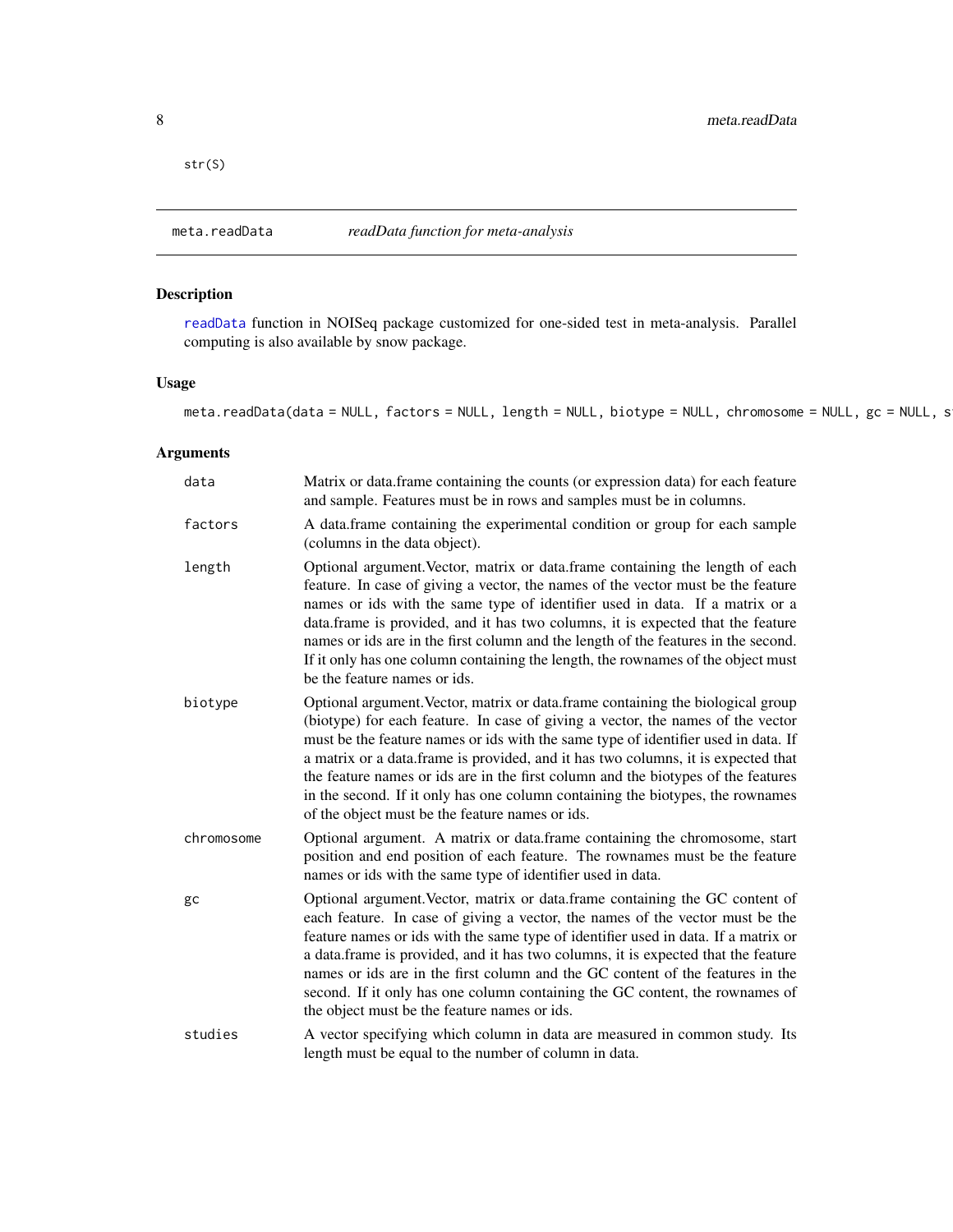```
other.oneside.pvalues 9
```
### Author(s)

Koki Tsuyuzaki, Itoshi Nikaido

#### References

Tarazona, S. and Garcia-Alcalde, F. and Dopazo, J. and Ferrer, A. and Conesa, A. (2011) Differential expression in RNA-seq: A matter of depth. *Genome Research*, 21(12): 2213-2223

#### See Also

[readData](#page-0-0)

#### Examples

```
data(BreastCancer)
library("snow")
# Experimental condition (1: BreastCancer, 0: Normal)
flag1 <- c(1,1,1,0,0, 1,0, 1,1,1,1,1,1,1,0, 1,1,0)
# Source of data
flag2 <- c("A","A","A","A","A", "B","B", "C","C","C","C","C","C","C","C", "D","D","D")
# readData function for meta-analysis
cds <- meta.readData(data = BreastCancer, factor = flag1, studies = flag2)
# oneside NOISeq for meta-analysis
# cl <- makeCluster(4, "SOCK")
# result <- meta.oneside.noiseq(cds, k = 0.5, norm = "tmm", replicates = "biological", factor = flag1, conditions =
# stopCluster(cl)
# Script above is very time-consumming step. Please use this pre-calculated result instead
data(Result.Meta)
result <- Result.Meta
# Fisher's method (without weighting)
F <- Fisher.test(result)
str(F)
# Stouffer's method (with weighting by sample-size)
S <- Stouffer.test(result)
str(S)
```
<span id="page-8-1"></span>other.oneside.pvalues *Optional function for non-NOISeq method*

#### Description

Optional function for non-NOISeq method users. P-values or probability in one-sided test in positive and negative differentiation is integrated and converted as a input matrix for Fisher.test or Stouffer.test. Weight in each study can also be introduced.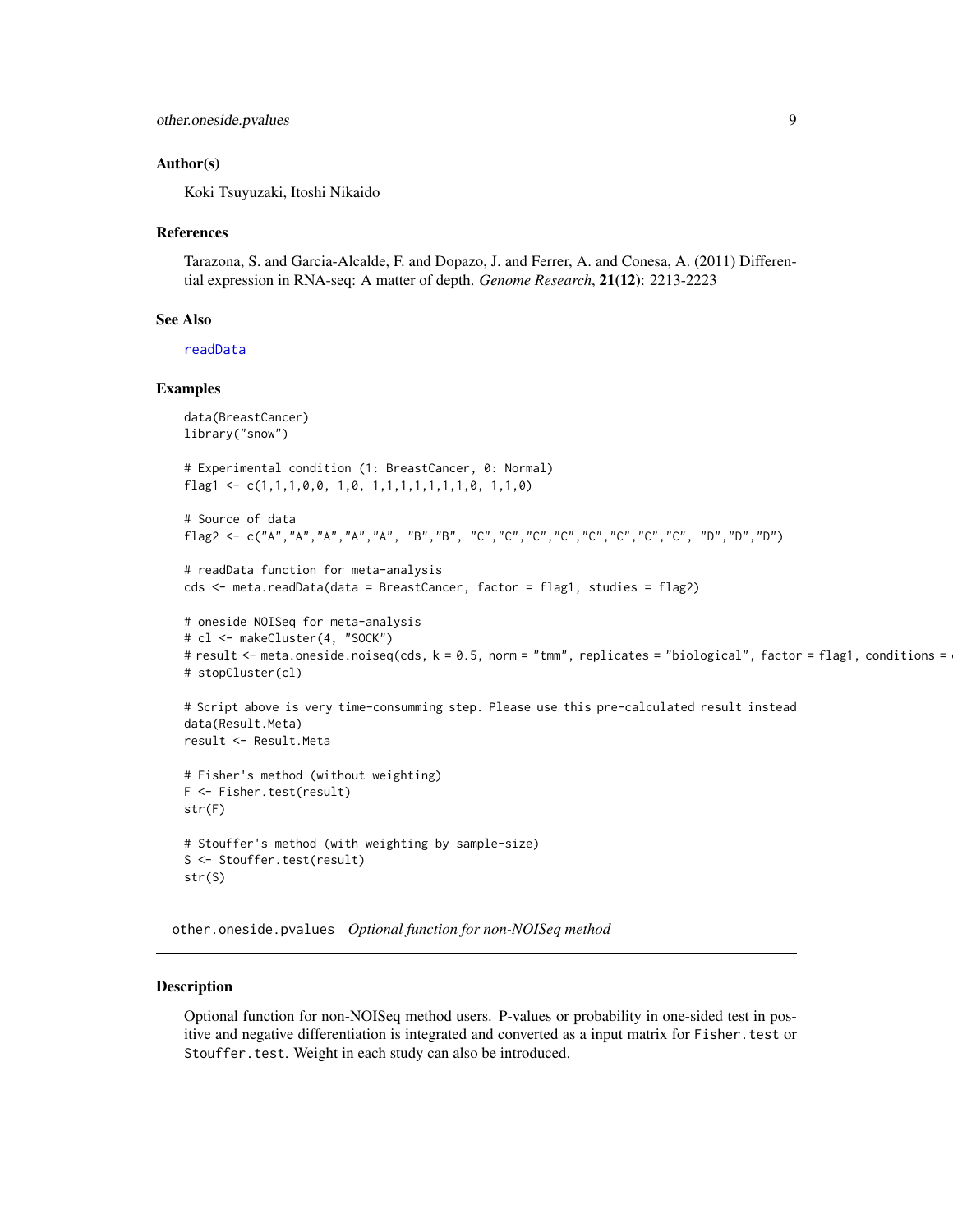#### <span id="page-9-0"></span>Usage

other.oneside.pvalues(Upper, Lower, weight = NULL)

#### **Arguments**

| Upper  | A matrix which means p-values or probability in one-sided test (positive dif-<br>ferentiation). Its rows mean "gene" and its columns mean "study" that test was<br>conducted. |
|--------|-------------------------------------------------------------------------------------------------------------------------------------------------------------------------------|
| Lower  | A matrix which means p-values or probability in one-sided test (negative dif-<br>ferentiation). Its rows mean "gene" and its columns mean "study" that test was<br>conducted. |
| weight | A vector which means weight in each study. Its length must be equal to the<br>number of column in Upper and Lower.                                                            |

# Author(s)

Koki Tsuyuzaki, Itoshi Nikaido

# Examples

```
## Assume these are one-sided p-value generated by non-NOISeq method (e.g., cufflinks)
upper <- matrix(runif(300), ncol=3, nrow=100)
lower <-1 - upper
rownames(upper) <- paste0("Gene", 1:100)
rownames(lower) <- paste0("Gene", 1:100)
weight \leq -c(3,6,8)
```
# other.oneside.pvalues function return a matrix which can input Fisher.test or Stouffer.test result <- other.oneside.pvalues(upper, lower, weight)

```
# Fisher's method (without weighting)
F <- Fisher.test(result)
str(F)
# Stouffer's method (with weighting by sample-size)
S <- Stouffer.test(result)
str(S)
```
<span id="page-9-1"></span>

*P-values or probability calculated by DESeq, edgeR, baySeq, NOISeq, and DEGseq against StudyA*

# Description

P-values or probability calculated by DESeq, edgeR, baySeq, NOISeq, and DEGSeq against [StudyA](#page-12-1), which was down-sampled simulation data (1, 1/2, 1/4, 1/8, 1/16, and 1/32).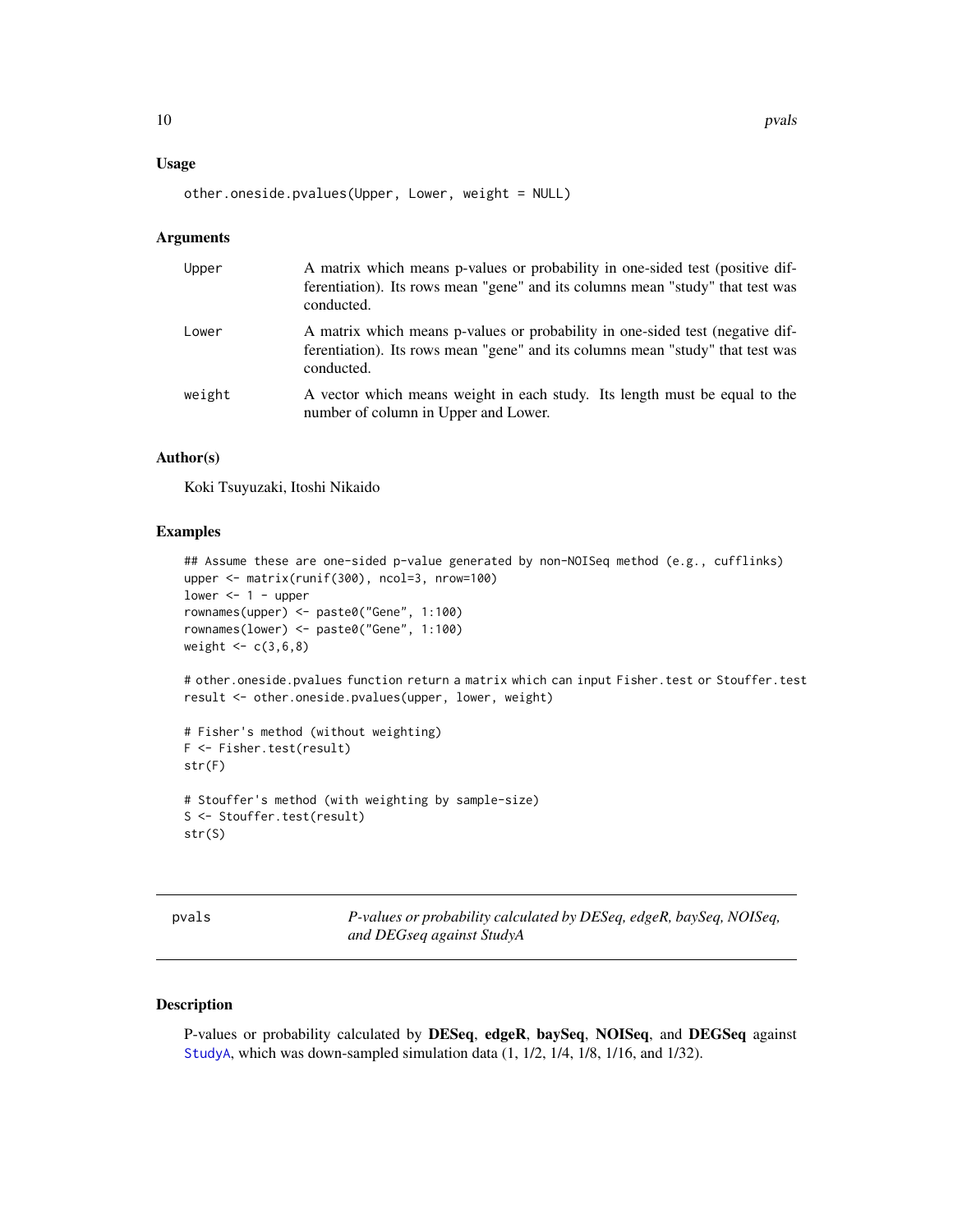### <span id="page-10-0"></span>Usage

data(pvals)

# Source

<https://trace.ddbj.nig.ac.jp/DRASearch/study?acc=SRP008746>

### See Also

[StudyA](#page-12-1), [BreastCancer](#page-2-1).

#### Examples

data(pvals) names(pvals)

Reset.Accelerate.NOISeq

*Reset Accelerate.NOISeq function*

# Description

Reseting the result of Accelerate.NOISeq function and making NOISeq as normal mode. Just type Reset.Accelerate.NOISeq() after running Accelerate.NOISeq().

#### Author(s)

Koki Tsuyuzaki, Itoshi Nikaido

Result.Meta *Result of meta.oneside.noiseq against Brast Cancer data*

### Description

A matrix which containing the probability of oneside.noiseq in each study.

#### Usage

data(Result.Meta)

#### Source

```
https://trace.ddbj.nig.ac.jp/DRASearch/study?acc=SRP008746
http://trace.ddbj.nig.ac.jp/DRASearch/study?acc=SRP006726
http://trace.ddbj.nig.ac.jp/DRASearch/study?acc=SRP005601
http://trace.ddbj.nig.ac.jp/DRASearch/study?acc=ERP000992
```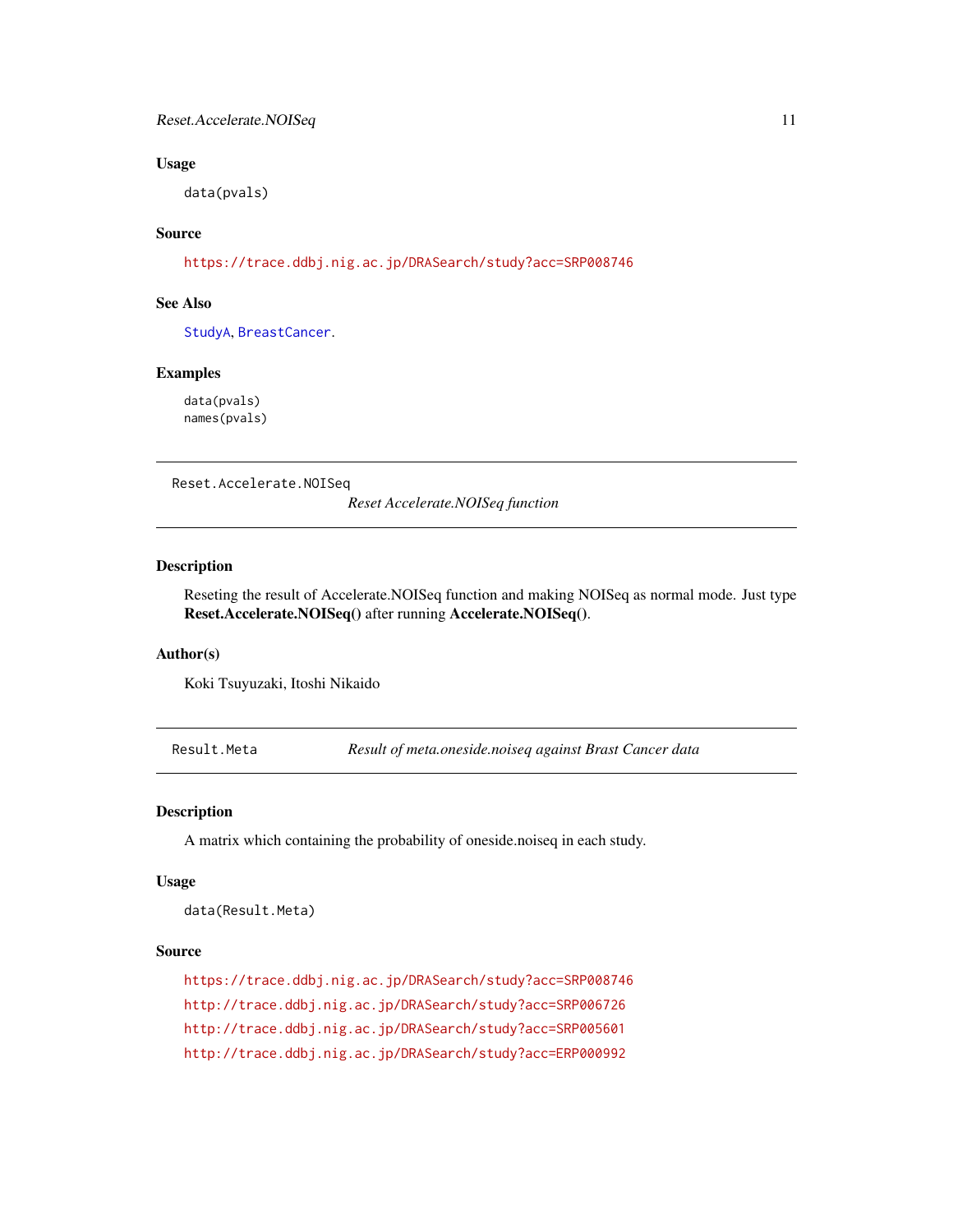#### <span id="page-11-0"></span>References

Hon, G. C. and Hawkins, R. D. and Caballero, O. L. and Lo, C et al. (2012) Global DNA hypomethylation coupled to repressive chromatin domain foormation and gene silencing in breast cancer. *Genome Research*, 22 (2): 246-258

Sun, Z. and Asmann, Y. W. and Kalari, K. R. and Bot, B. et al. (2011) Integrated analysis of gene expression, CpG island methylation, and gene copy number in breast cancer cells by deep sequencing. *PLOS ONE*, 25;6(2): e17490

# See Also

[BreastCancer](#page-2-1), [meta.oneside.noiseq](#page-5-1).

# Examples

data(Result.Meta)

Stouffer.test *Stouffer's weighted Z-score method (Inverse normal method)*

#### Description

Stouffer's method combines multiple weighted Z-scores which are calculated in each study. Although many weight can be introduced but weighting by sample-size is used in [meta.oneside.noiseq](#page-5-1).

#### Usage

Stouffer.test(pvals, na.mode = "notignore")

#### Arguments

| pvals   | A matrix coming from meta. one side. noised function or other, one side, pyalues,<br>which is used for any one-sided p-values or probability.            |
|---------|----------------------------------------------------------------------------------------------------------------------------------------------------------|
| na.mode | A string indicating how to treat NA in pyals. "notignore" means that genes<br>having at least one NA is regarded as NA. "ignore" means NA is ignored and |
|         | remaining data is used. By default, na.mode = "notignore".                                                                                               |

#### Author(s)

Koki Tsuyuzaki, Itoshi Nikaido

#### References

Stouffer, S. A. and Suchman, E. A. and DeVinney, L. C. and Star, S. A. and Williams, R. M. Jr. (1949) *The American Soldier*, Vol. 1 - Adjustment during Army Life. Princeton, Princeton University Press.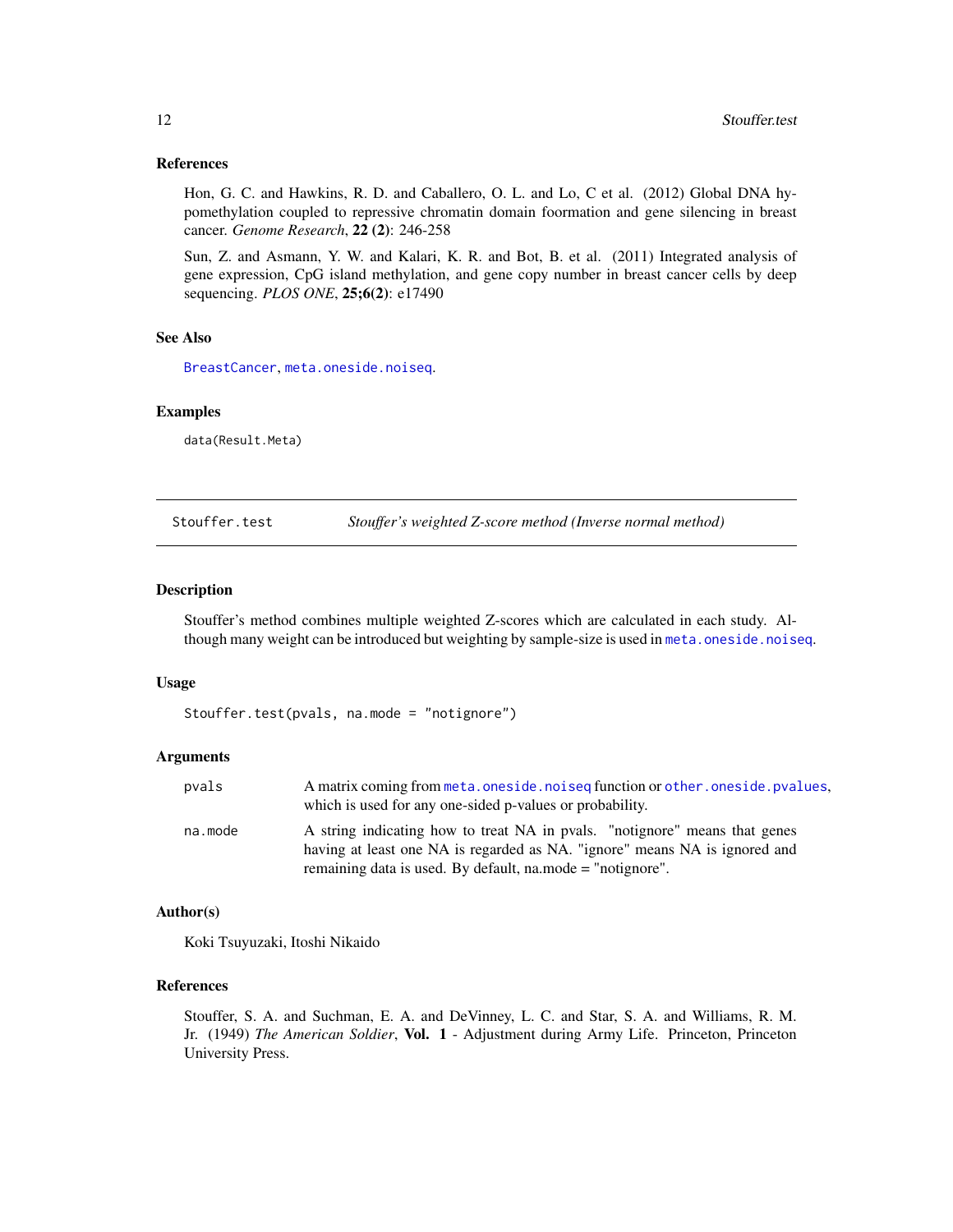#### <span id="page-12-0"></span> $StudyA$  13

#### Examples

```
data(BreastCancer)
library("snow")
# Experimental condition (1: BreastCancer, 0: Normal)
flag1 <- c(1,1,1,0,0, 1,0, 1,1,1,1,1,1,1,0, 1,1,0)
# Source of data
flag2 <- c("A","A","A","A","A", "B","B", "C","C","C","C","C","C","C","C", "D","D","D")
# readData function for meta-analysis
cds <- meta.readData(data = BreastCancer, factor = flag1, studies = flag2)
# oneside NOISeq for meta-analysis
# cl <- makeCluster(4, "SOCK")
# result <- meta.oneside.noiseq(cds, k = 0.5, norm = "tmm", replicates = "biological", factor = flag1, conditions =
# stopCluster(cl)
# Script above is very time-consumming step. Please use this pre-calculated result instead
data(Result.Meta)
result <- Result.Meta
# Fisher's method (without weighting)
F <- Fisher.test(result)
str(F)
# Stouffer's method (with weighting by sample-size)
S <- Stouffer.test(result)
str(S)
```
<span id="page-12-1"></span>StudyA *Count data of SRP008746*

#### Description

Count data of SRP008746 used for simulation study. Original count data ([BreastCancer](#page-2-1)) are down-sampled repeatedly in accordance with distributions of binomial (the probability equals 0.5). 1, 1/2, 1/4, 1/8, 1/16, and 1/32 data are prepared.

#### Usage

```
data(StudyA)
```
# Source

<https://trace.ddbj.nig.ac.jp/DRASearch/study?acc=SRP008746>

# See Also

[pvals](#page-9-1), [BreastCancer](#page-2-1).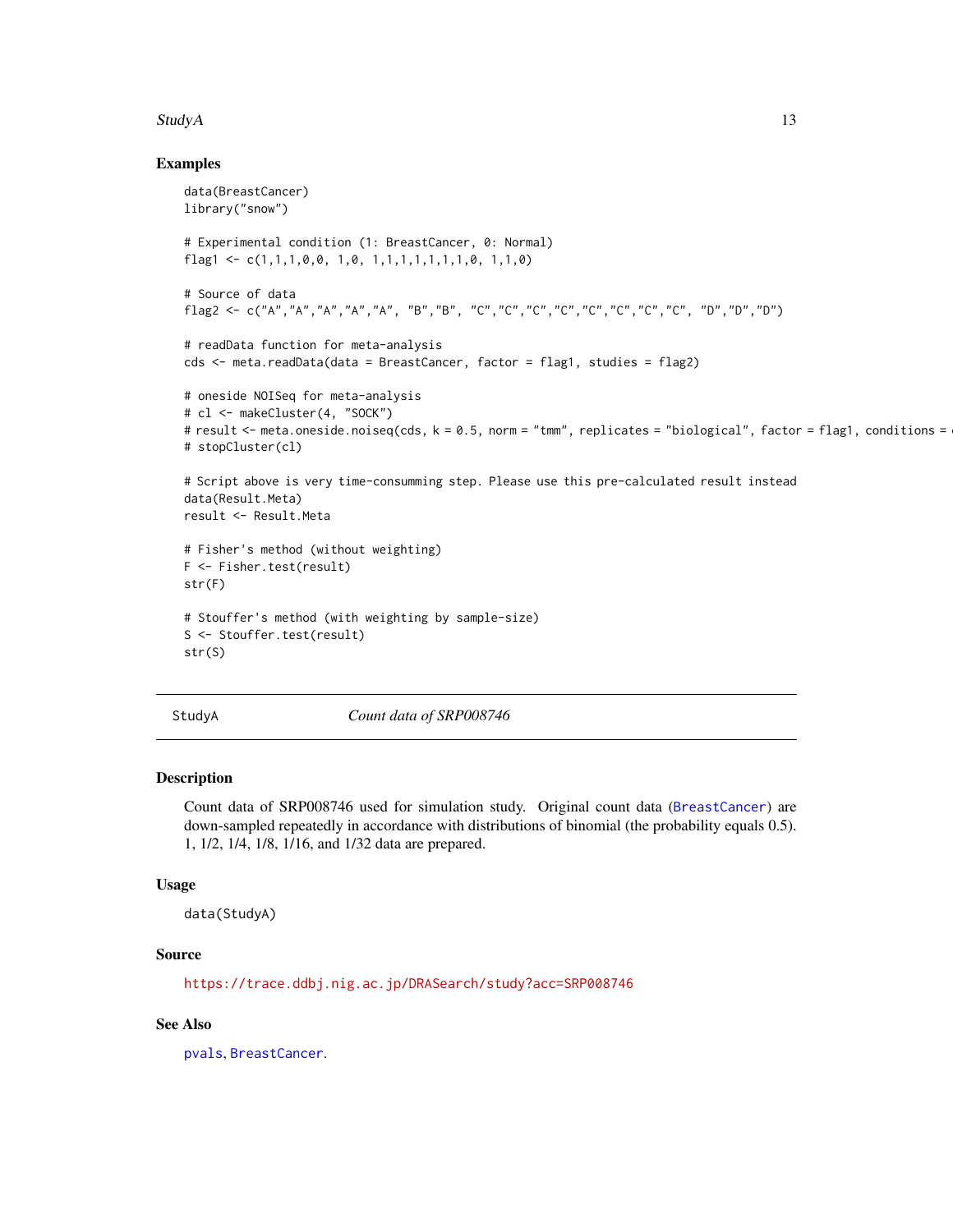# <span id="page-13-0"></span>Examples

data(StudyA)

text.busca\_unix *One of C++ re-implimated components in NOISeq*

### Description

This object is imported to namespace of NOISeq in Unix machine

text.busca\_win *One of C++ re-implimated components in NOISeq*

# Description

This object is imported to namespace of NOISeq in Windows machine

text.n.menor\_unix *One of C++ re-implimated components in NOISeq*

# Description

This object is imported to namespace of NOISeq in Unix machine

text.n.menor\_win *One of C++ re-implimated components in NOISeq*

# Description

This object is imported to namespace of NOISeq in Windows machine